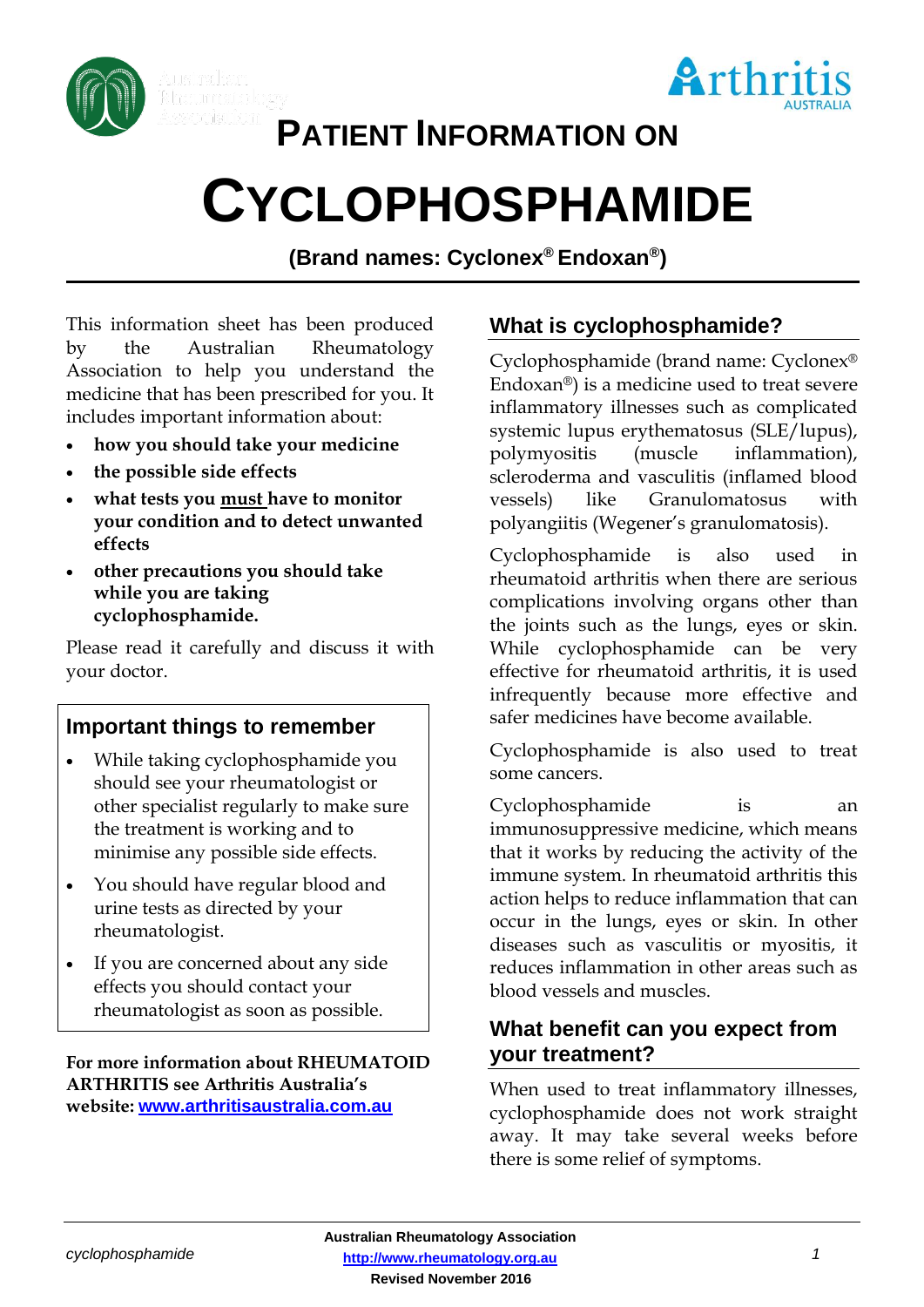

It may take several months for the full effect to be seen.

Other medicines may be given to improve your symptoms while waiting for cyclophosphamide to work.

If you stop cyclophosphamide treatment for more than a few weeks there is a risk that your condition may worsen. Continue with your treatment unless advised by your doctor or unless side effects develop.

# **How is cyclophosphamide taken?**

Cyclophosphamide can be taken by mouth as tablets or it can be given via a vein as an infusion. For long-term treatment it is normally taken in tablet form. There is only one strength of the tablet (50mg) available in Australia.

#### *What is the dosage and when should it be taken?*

The dose depends on the disease being treated and on the person's weight.

The oral (tablet form) dose is usually 75mg to 200mg per day. If you need to take a dose requiring half a tablet (e.g. 75mg), it is important not to break the tablets. An alternative way of taking your dose is to take 1 tablet one day and 2 tablets the next day and continue to alternate.

Cyclophosphamide can inflame the lining of the bladder so it is important to drink plenty of fluid to 'flush out the bladder'. Eight to 10 glasses of water a day is recommended.

The tablets should be taken in the morning and should not be taken before going to bed.

Tablets should be taken whole - do not break, crush or chew the tablets.

*Can other medicines be taken with cyclophosphamide?*

Cyclophosphamide may be used with other arthritis medicines, including:

- steroid medicines such as prednisolone or cortisone injections into the joint
- simple pain medicines such as paracetamol.

There are separate information sheets for the medicines mentioned above.

# **Are there any side effects?**

You might experience side effects with your treatment. Tell your doctor if you are concerned about possible side effects.

A reduction in dose may minimise side effects so that you can continue to take this treatment. Your doctor will advise on any dose changes that are necessary.

#### *Most common possible side effects*

- Many people experience *nausea (feeling sick) and vomiting*. These effects may be worse with the tablets compared with the injection. Antinausea tablets can be used if needed.
- *Hair thinning* can occur. This is not permanent and hair will grow back when the medicine is stopped.
- Other common side effects include *mouth ulcers* and *skin rash*.

#### *Less common and rare possible side effects*

• *Blood counts*: Cyclophosphamide rarely causes a drop in the number of white blood cells, which are needed to fight infection. It can also cause a drop in the number of platelets, which help stop bleeding.

Regular blood tests aim to pick these problems up early when they occur. However, if you develop a sore mouth, mouth ulcers, easy bruising, nosebleeds, bleeding gums, breathlessness, infection or fever; tell your doctor straight away.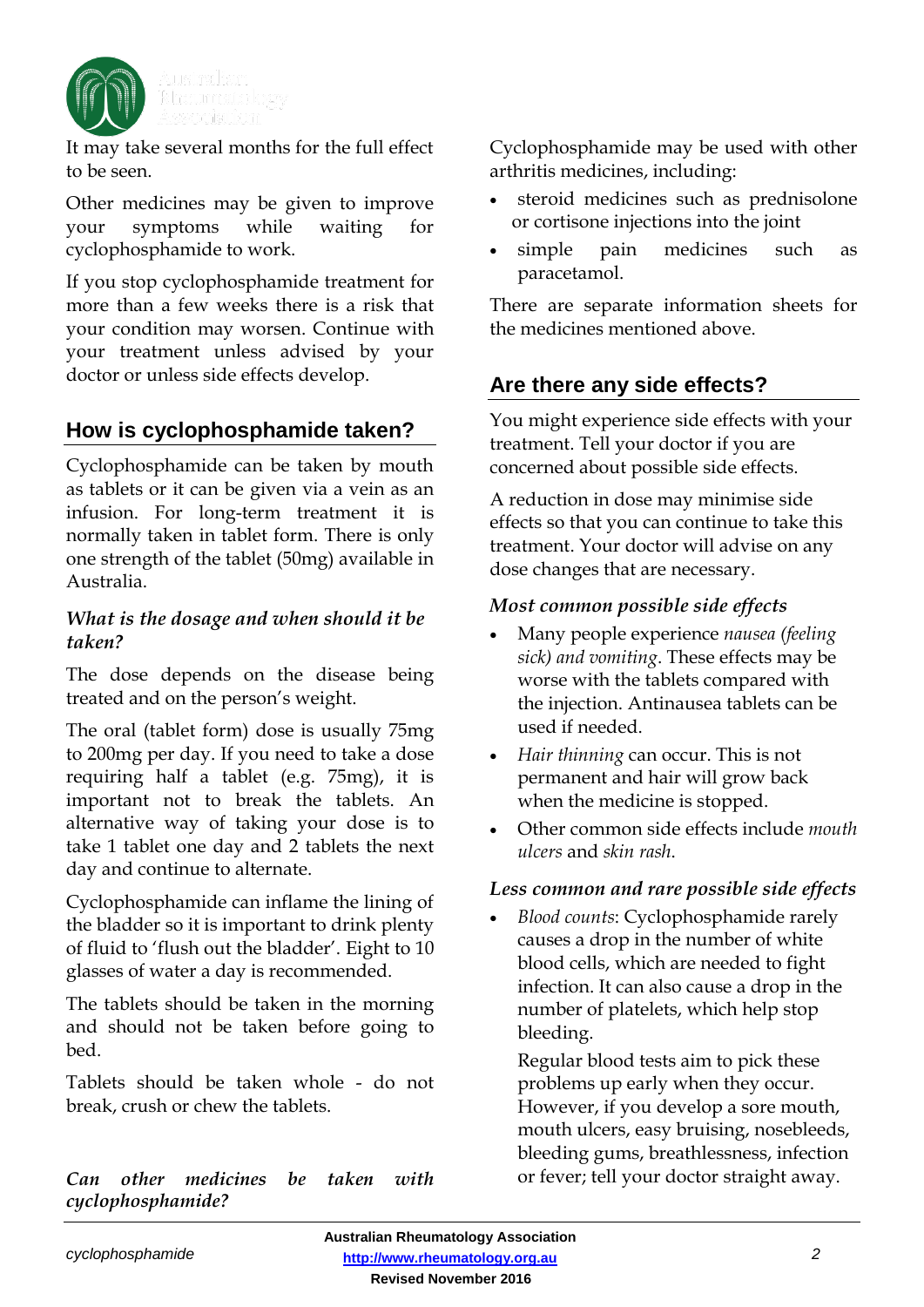

- Infections: There is a slight increased risk of developing some infections, especially herpes zoster (chicken pox and shingles). You should try to avoid contact with people who have these infections. If you have an infection or persistent fever, tell your doctor straight away.
- *Bladder inflammation:* This medication can inflame the lining of the bladder. If you notice blood in your urine (pinkish coloured urine), tell your doctor straight away.
- *Cancers*: There is an increased risk of developing bladder cancer with cyclophosphamide. You will therefore be asked to have regular urine tests. There may also be an increased risk of other cancers such as skin (see *Precautions*) and lymph gland tumours.
- *Fertility:* Cyclophosphamide can reduce fertility in both men and women. This occurs more often in people of later child bearing age or those taking high doses for long periods of time. Your doctor will discuss this with you before you start taking cyclophosphamide. Precautions such as storage of sperm or eggs may be considered.

# **What precautions are necessary?**

#### *Urine tests*

• Regular urine tests are required to monitor the effect on the bladder.

# *Blood tests*

- Since your white blood cells and platelets may be affected by cyclophosphamide, you **must** have regular blood tests during your treatment. This is very important, as you may not get symptoms of these problems.
- As well as monitoring for side effects, blood tests help to monitor your

condition to determine if the treatment is effective.

- You will need to have full blood tests every 2 to 4 weeks for the first few months of treatment and then every 1 to 3 months after that.
- Your general practitioner will be informed about the schedule for your blood tests. It is important to see your general practitioner if you have been asked to do so as they have an important role to play in monitoring your condition.

#### *Use with other medicines*

- Cyclophosphamide can interact with other medicines. You should tell your doctor (including your general practitioner, rheumatologist and others) about all medicines you are taking or plan to take. This includes over the counter or herbal/naturopathic medicines. You should also mention your treatment when you see other health professionals.
- Cyclophosphamide *should be used carefully* if taken at the same time as:
	- anti-epileptic medicines such as carbamazepine and phenytoin
	- heart and blood pressure medicines such as verapamil and diltiazem
	- anti-fungal treatments such as ketoconazole, voriconazole and posiconazole
	- anti- HIV ( AIDS) medicines such as efavirenz, ritonavir, nevirapine, tipranavir, atazanavir and saquinavir
	- other antibiotics such as rifampacin, ciprofloxacin, clarithromycin, erythromycin and norfloxacin
	- warfarin (used to thin the blood).
- If you are taking cyclophosphamide you should not take St John's wort. This is an ingredient in some complementary medicines recommended for depression,